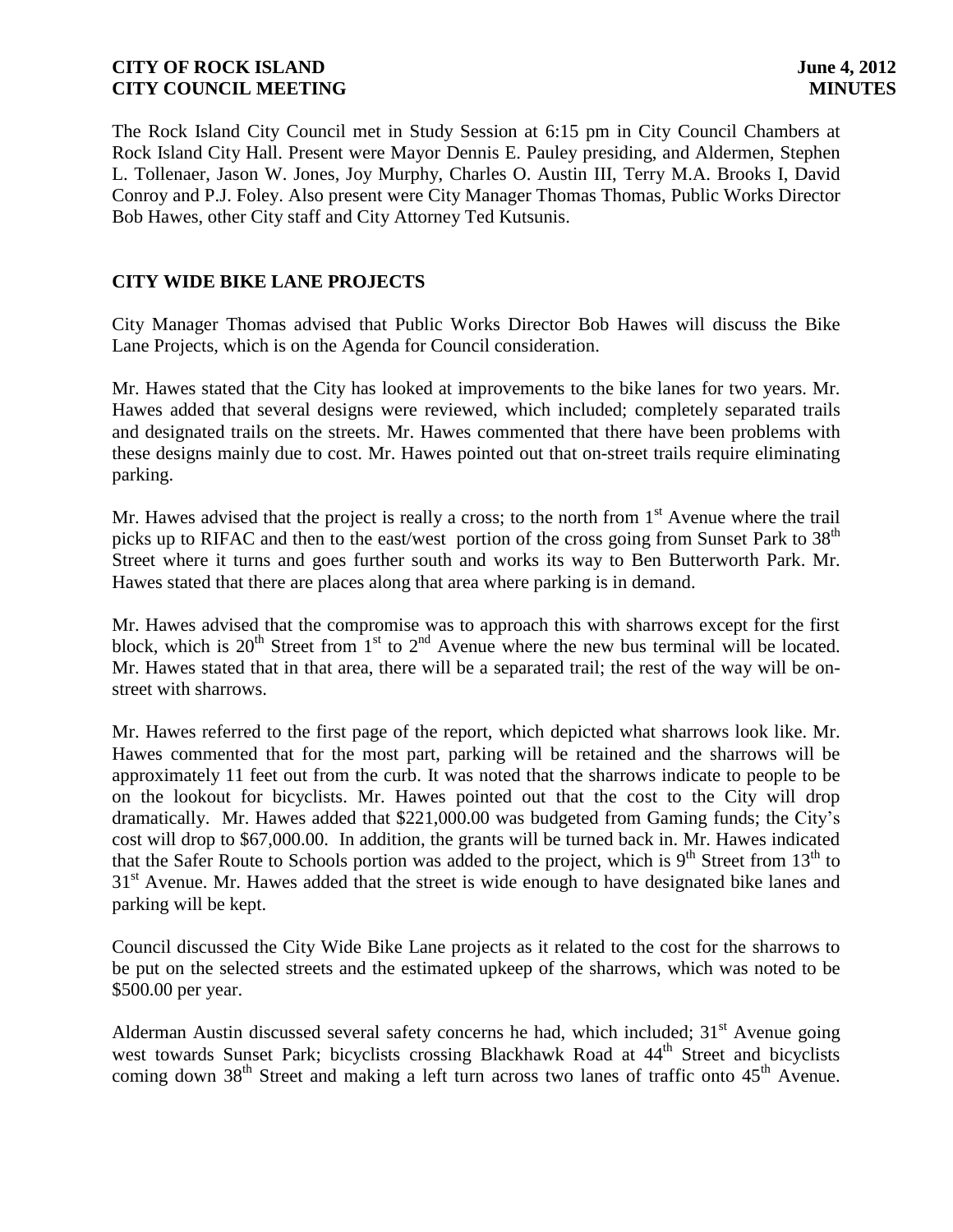Alderman Austin inquired upon Mr. Hawes to check with IDOT to see if a push button could be activated or another alternative as it related to Blackhawk Road and 44<sup>th</sup> Street traffic.

Council also discussed sharrows as it related to the spacing of the sharrows. In addition, Council discussed this project as it related to turning the grant back in to the Illinois Department of Natural Resources. Council further discussed the City Wide Bike Lane projects.

## **ADJOURNMENT**

A motion made by Alderwoman Murphy and seconded by Alderman Conroy to adjourn the meeting carried by the following Aye and No vote. Those voting Aye being, Alderman Tollenaer, Alderman Jones, Alderwoman Murphy, Alderman Austin, Alderman Brooks, Alderman Conroy and Alderman Foley; those voting No, none. The meeting was adjourned at 6:27 pm.

> \_\_\_\_\_\_\_\_\_\_\_\_\_\_\_\_\_\_\_\_\_\_\_\_\_\_\_\_\_\_ Aleisha L. Patchin, City Clerk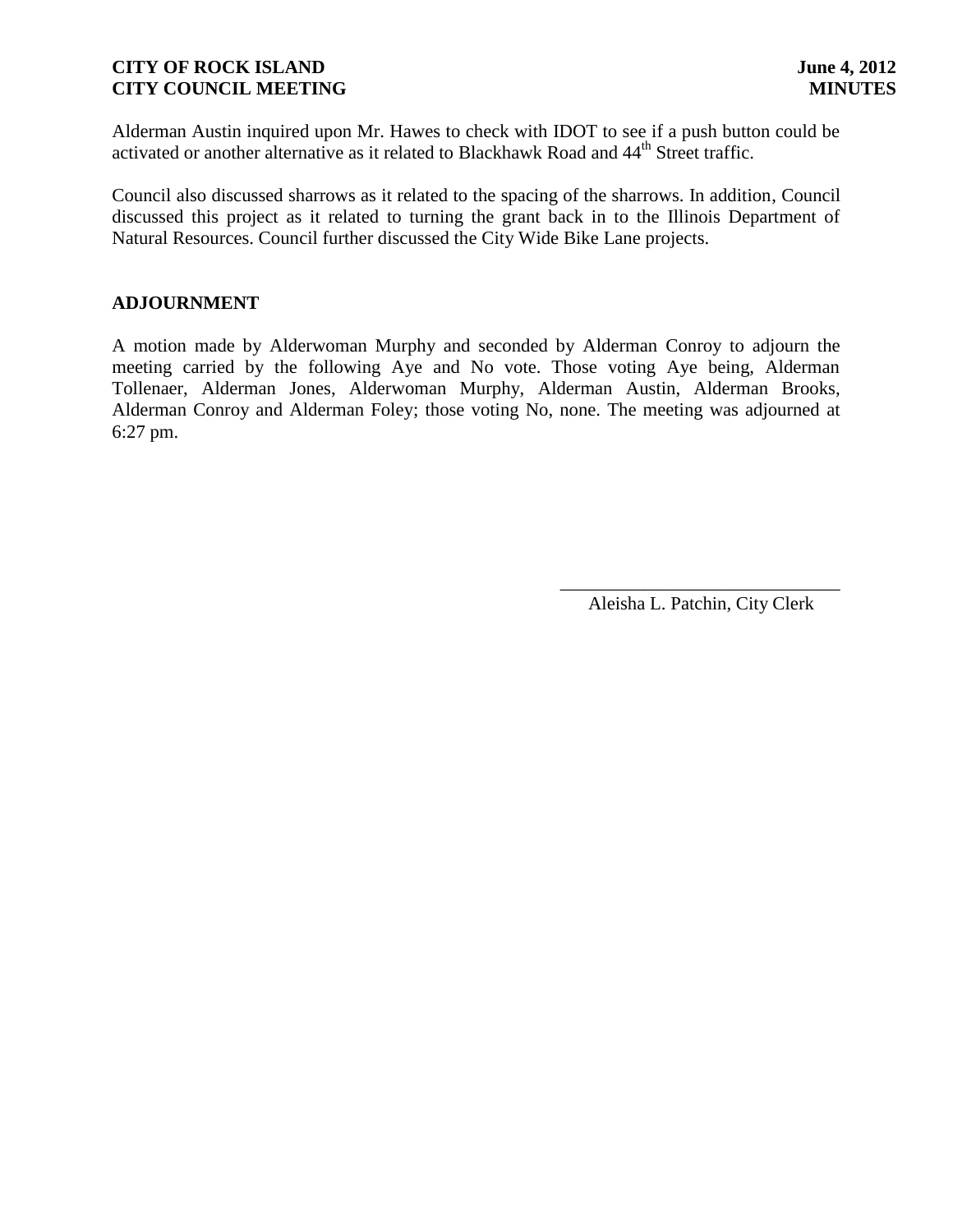Rock Island City Council met in regular session at 6:45 pm in Council Chambers of Rock Island City Hall. Present were Mayor Dennis E. Pauley presiding, and Aldermen, Stephen L. Tollenaer, Jason W. Jones, Joy Murphy, Charles O. Austin III, Terry M.A. Brooks I, David Conroy and P.J. Foley. Also present were City Manager Thomas Thomas and City Attorney Ted Kutsunis.

### **Introductory Proceedings**

Mayor Pauley called the meeting to order and led in the Pledge of Allegiance. Alderman Conroy gave the Invocation.

### Agenda Item #5 **Minutes of the meeting of May 21, 2012.**

A motion was made by Alderwoman Murphy and seconded by Alderman Tollenaer to approve the Minutes of the meeting of May 21, 2012 as printed. The motion carried by the following Aye and No vote; those voting Aye being, Alderman Tollenaer, Alderman Jones, Alderwoman Murphy, Alderman Austin, Alderman Brooks, Alderman Conroy and Alderman Foley; those voting No, none.

## Agenda Item #6 **Update Rock Island by Mayor Pauley.**

Mayor Pauley welcomed Jeff Eder to the City. Mr. Eder is the new Community and Economic Development Director.

Mayor Pauley stated that the Rock Island Parks & Recreation Department is proud to present its 56<sup>th</sup> annual Starlight Revue concert series in Lincoln Park beginning Tuesday, June 5<sup>th</sup> featuring River City 6 with Starlight magnets for the first 100 guests. The Mayor advised that food is available for purchase from the Hy-Vee Grill, an ice cream social, and popcorn and soft drinks served up by the Parks Department at 6:00 pm, followed by the concert at 7:00 pm. It was noted that the rain date is Wednesday of the same week. Mayor Pauley stated to call the rain line at 732-RAIN (7246) after 3:30 pm on Tuesday.

Mayor Pauley advised that on Tuesday, June  $5<sup>th</sup>$  at 6:00 pm, noted musician and public radio performer Chris Valillo will present a Senior Series session on "Stephen Foster and the Rise of American Music" at the Rock Island Main Library Community Room.

Mayor Pauley stated that Mardi Gras in The District returns for its  $20<sup>th</sup>$  year on Friday, June 8 at 5:00 pm and Saturday, June 9, 2012 at 4:00 pm. The Mayor commented that Gumbo Ya Ya is held on the Great River Plaza on  $2^{nd}$  Avenue between  $17^{th}$  and  $19^{th}$  Streets in Downtown Rock Island. It was noted that admission is \$8.00 for a one-night ticket; \$12.00 for a two-night ticket and children 12 and under are free. Mayor Pauley indicated that the festival features two nights of Zydeco, New Orleans jazz and a bit of Louisiana style music. It was noted that a variety of foods will be available, including Cajun and Southern cuisine. Mayor Pauley stated that street vendors, huge bead tosses, French Quarter atmosphere and some surprising characters add to the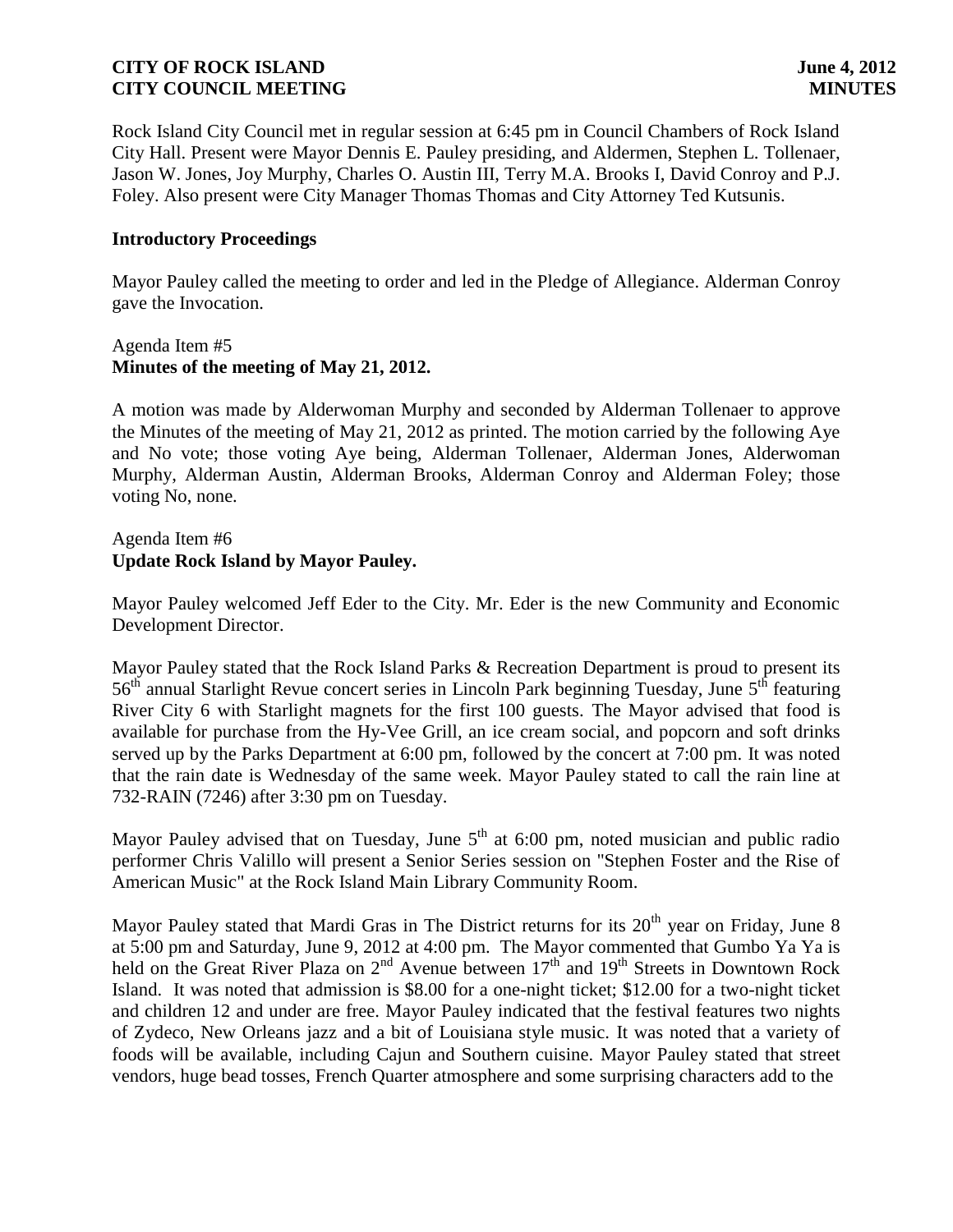fun! Mayor Pauley noted that for more information, please call (309) 788-6311 or visit [www.gumboyayafestival.com](http://www.gumboyayafestival.com/) and [www.ridistrict.com.](http://www.ridistrict.com/)

Mayor Pauley advised that the Rock Island Public Library is cooking up a summer stacked high with fun and reading with food-themed reading contests and more than 103 events for children, teens and adults at the library's three locations. It was noted that the library's eight-week summer program begins Monday, June 4<sup>th</sup>. Mayor Pauley stated that reading logs and entries are due back to the library by 5:00 pm, Friday, July 27, 2012. It was noted that for a full list of events, pick up the Reading is so Delicious program brochure at any Rock Island Library, or visit the library website at [www.rockislandlibrary.org.](http://www.rockislandlibrary.org/) The Mayor added that reading logs and entry forms will be available at the Rock Island Main Library, 30/31 Branch and Southwest Branch starting June 4, 2012.

Mayor Pauley noted that Rock Island Parks and Recreation is offering a youth track and cross country clinic for ages 6 and up, hosted by Augustana Track and Field Coach Fred Whiteside. The Mayor stated that this program is held at Augustana PepsiCo Center June 11-15, 2012 from 4:30 pm to 6:00 pm. It was noted that each child will learn fundamental track skills such as competitive running and sprinting, field events, conditioning and sportsmanship. Mayor Pauley advised that each child will have a chance to participate in a track meet held at the PepsiCo Center on Friday, June  $15<sup>th</sup>$ . It was noted to register now by calling Rock Island Parks and Recreation at (309) 732-7275 or stop by at 4303  $24<sup>th</sup>$  Street. The fee is \$40.00 and includes a tshirt.

Mayor Pauley advised that Ballet Under the Stars, a free performance of Ballet Quad Cities, will take place on June  $8<sup>th</sup>$ ,  $9<sup>th</sup>$  and  $10<sup>th</sup>$  at 8:00 pm in the Lincoln Park Classic Theater.

#### Agenda Item #7

## **A Special Ordinance declaring 14 current City-owned snow plows as surplus and allowing for disposal.**

Alderman Tollenaer moved and Alderman Jones seconded to consider, suspend the rules and pass the ordinance. The motion carried by the following Aye and No vote; those voting Aye being, Alderman Tollenaer, Alderman Jones, Alderwoman Murphy, Alderman Austin, Alderman Brooks, Alderman Conroy and Alderman Foley; those voting No, none.

## Agenda Item #8 **A Special Ordinance establishing a handicapped parking space at 2534 15 th Street Court.**

It was moved by Alderman Foley and seconded by Alderwoman Murphy to consider, suspend the rules and pass the ordinance. The motion carried by the following Aye and No vote; those voting Aye being, Alderman Tollenaer, Alderman Jones, Alderwoman Murphy, Alderman Austin, Alderman Brooks, Alderman Conroy and Alderman Foley; those voting No, none.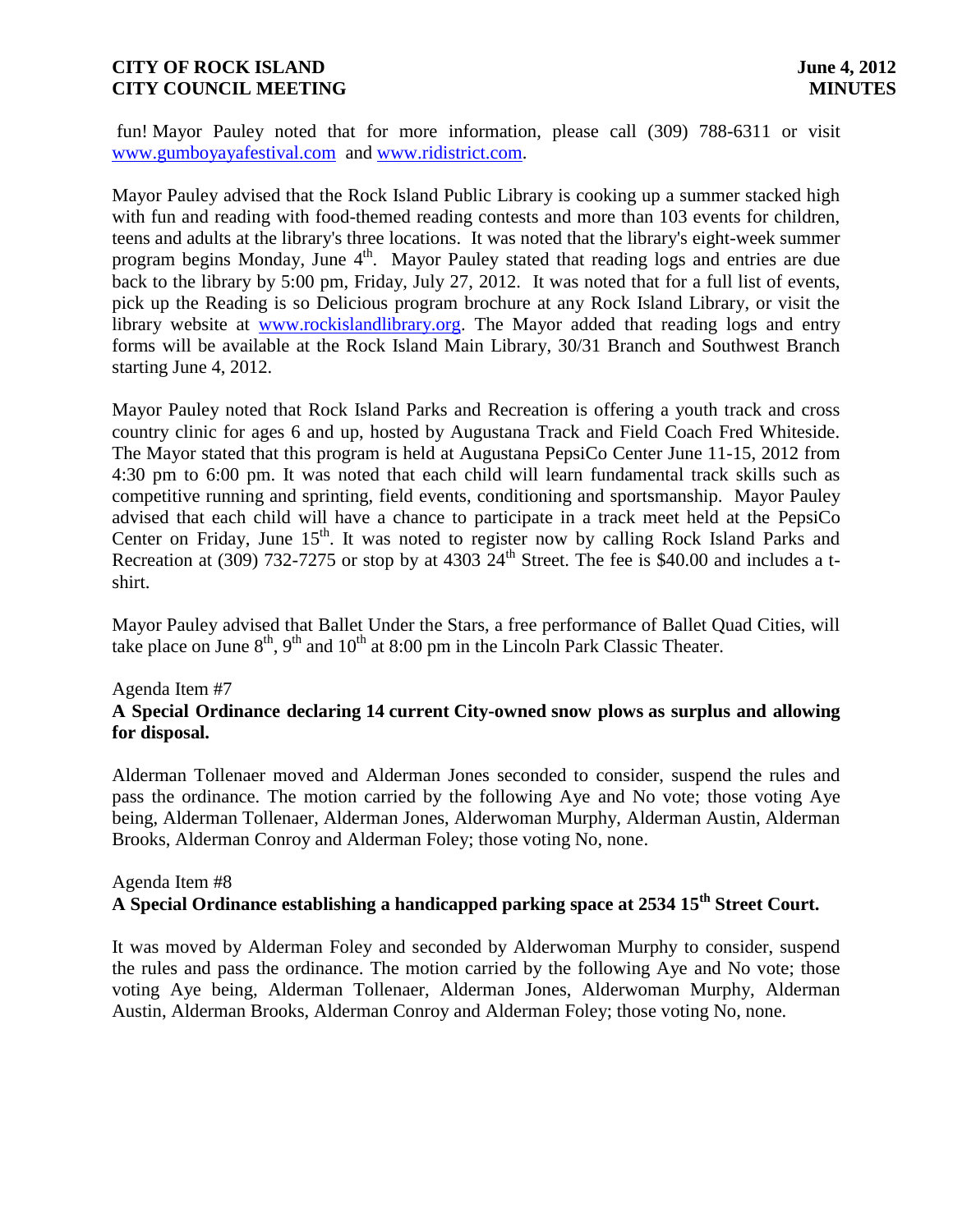# Agenda Item #9 **A Special Ordinance establishing a no parking zone at 2514 20th Avenue**.

Alderwoman Murphy moved and Alderman Tollenaer seconded to consider, suspend the rules and pass the ordinance.

Discussion followed. Alderman Conroy advised that he didn't know any place else in the city of Rock Island where there is no parking in front of one person's house. After more discussion, Alderman Conroy stated that he would be voting no to this item.

After discussion, the motion did not carry, it failed by the following Aye and No vote; those voting Aye being Alderman Tollenaer, Alderwoman Murphy and Alderman Brooks; those voting No, Alderman Jones, Alderman Austin, Alderman Conroy and Alderman Foley.

## Agenda Item #10 **A Special Ordinance removing a residential only parking zone on 23rd Street between 5th and 6th Avenues.**

It was moved by Alderman Jones and seconded by Alderman Austin to consider, suspend the rules and pass the ordinance. The motion carried by the following Aye and No vote; those voting Aye being, Alderman Tollenaer, Alderman Jones, Alderwoman Murphy, Alderman Austin, Alderman Brooks, Alderman Conroy and Alderman Foley; those voting No, none.

Agenda Item #11 **CLAIMS**

It was moved by Alderman Austin and seconded by Alderwoman Murphy to accept the following reports and authorize payments as recommended. The motion carried by the following Aye and No vote; those voting Aye being, Alderman Tollenaer, Alderman Jones, Alderwoman Murphy, Alderman Austin, Alderman Brooks, Alderman Conroy and Alderman Foley; those voting No, none.

- a. Report from the Administrative Services Department regarding payment in the amount of \$13,212.15 to Califf and Harper P.C. for legal services rendered for the month of April.
- b. Report from the Administrative Services Department regarding payment in the amount of \$5,874.80 to Kutsunis and Weng P.C. for legal services rendered for the month of May.

Agenda Item #12

**Claims for the weeks of May 18 through May 24 in the amount of \$749,062.31 and May 25 through May 31 in the amount of \$247,622.33.** 

Alderman Conroy moved and Alderman Foley seconded to allow the claims. The motion carried by the following Aye and No vote; those voting Aye being, Alderman Tollenaer, Alderman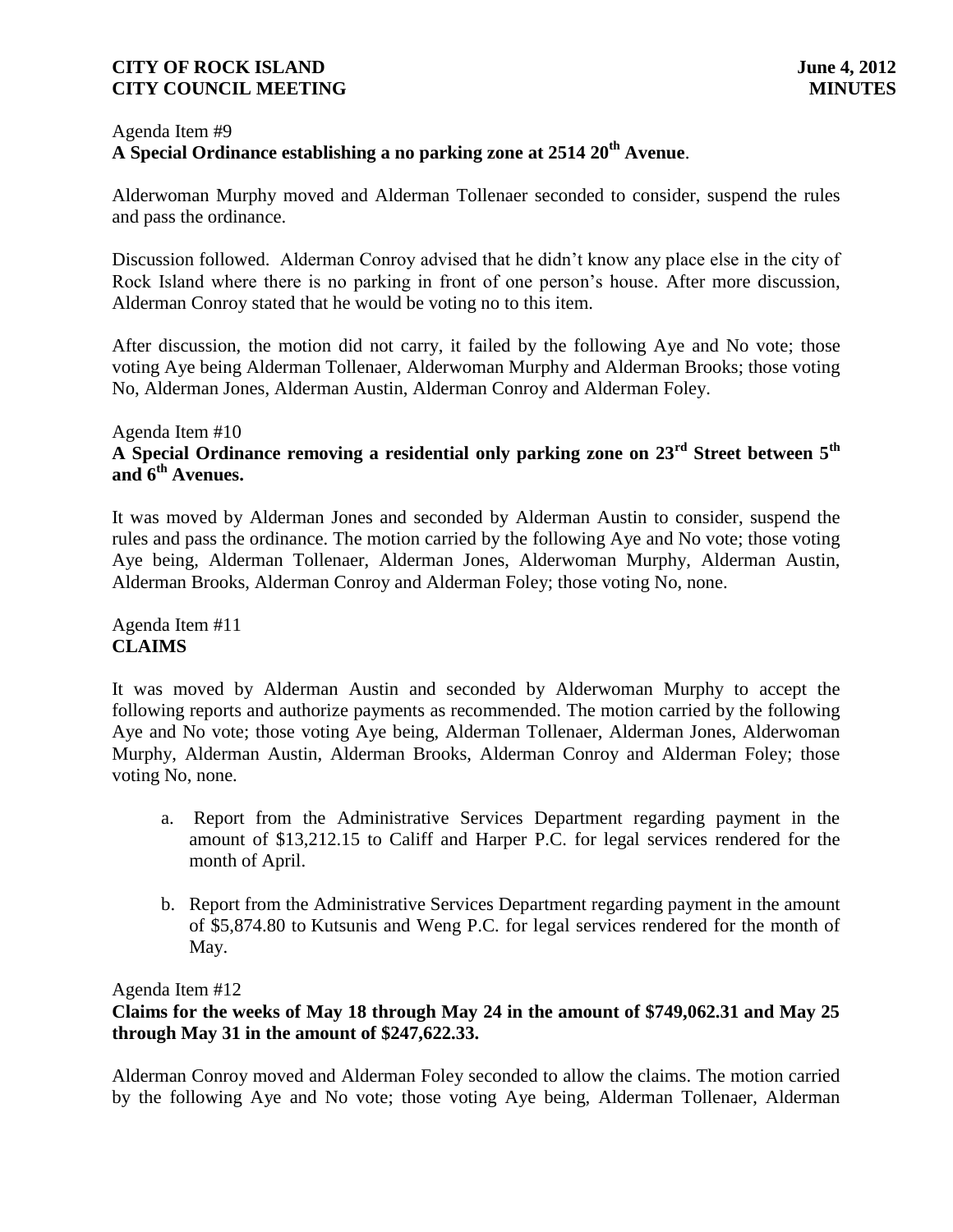Jones, Alderwoman Murphy, Alderman Austin, Alderman Brooks, Alderman Conroy and Alderman Foley; those voting No, none.

# Agenda Item #13 **Payroll for the weeks of May 14 through May 27 in the amount of \$1,268,431.76.**

It was moved by Alderman Austin and seconded by Alderman Foley to allow the payroll. The motion carried by the following Aye and No vote; those voting Aye being, Alderman Tollenaer, Alderman Jones, Alderwoman Murphy, Alderman Austin, Alderman Brooks, Alderman Conroy and Alderman Foley; those voting No, none.

### Agenda Item #14

**Report from the Public Works Department regarding the Rock Island Parkway Improvements maintenance contract with Valley Construction, recommending extending the contract for one year in the amount of \$402,000.00.**

Alderman Conroy moved and Alderwoman Murphy seconded to approve the extension as recommended. The motion carried by the following Aye and No vote; those voting Aye being, Alderman Tollenaer, Alderman Jones, Alderwoman Murphy, Alderman Austin, Alderman Brooks, Alderman Conroy and Alderman Foley; those voting No, none.

### Agenda Item #15

## **Report from the Public Works Department regarding an intergovernmental agreement for the 2012 Joint Pavement Marking Program**.

It was moved by Alderman Jones and seconded by Alderwoman Murphy to approve the agreement as recommended and authorize the City Manager to execute the contract documents. The motion carried by the following Aye and No vote; those voting Aye being, Alderman Tollenaer, Alderman Jones, Alderwoman Murphy, Alderman Austin, Alderman Brooks, Alderman Conroy and Alderman Foley; those voting No, none.

Agenda Item #16

## **Report from the Board of Local Improvements regarding a Special Assessment Ordinance for improvements to 44th Street from 41st Avenue Court to Blackhawk Road**.

Alderman Austin moved and Alderman Foley seconded to pass the ordinance. The motion carried by the following Aye and No vote; those voting Aye being, Alderman Tollenaer, Alderman Jones, Alderwoman Murphy, Alderman Austin, Alderman Brooks, Alderman Conroy and Alderman Foley; those voting No, none.

Agenda Item #17

# **Report from the Board of local Improvements regarding a Special Assessment Ordinance for improvements to 37th Avenue, east of 44th Street**.

It was moved by Alderman Austin and seconded by Alderman Conroy to pass the ordinance. The motion carried by the following Aye and No vote; those voting Aye being, Alderman Tollenaer,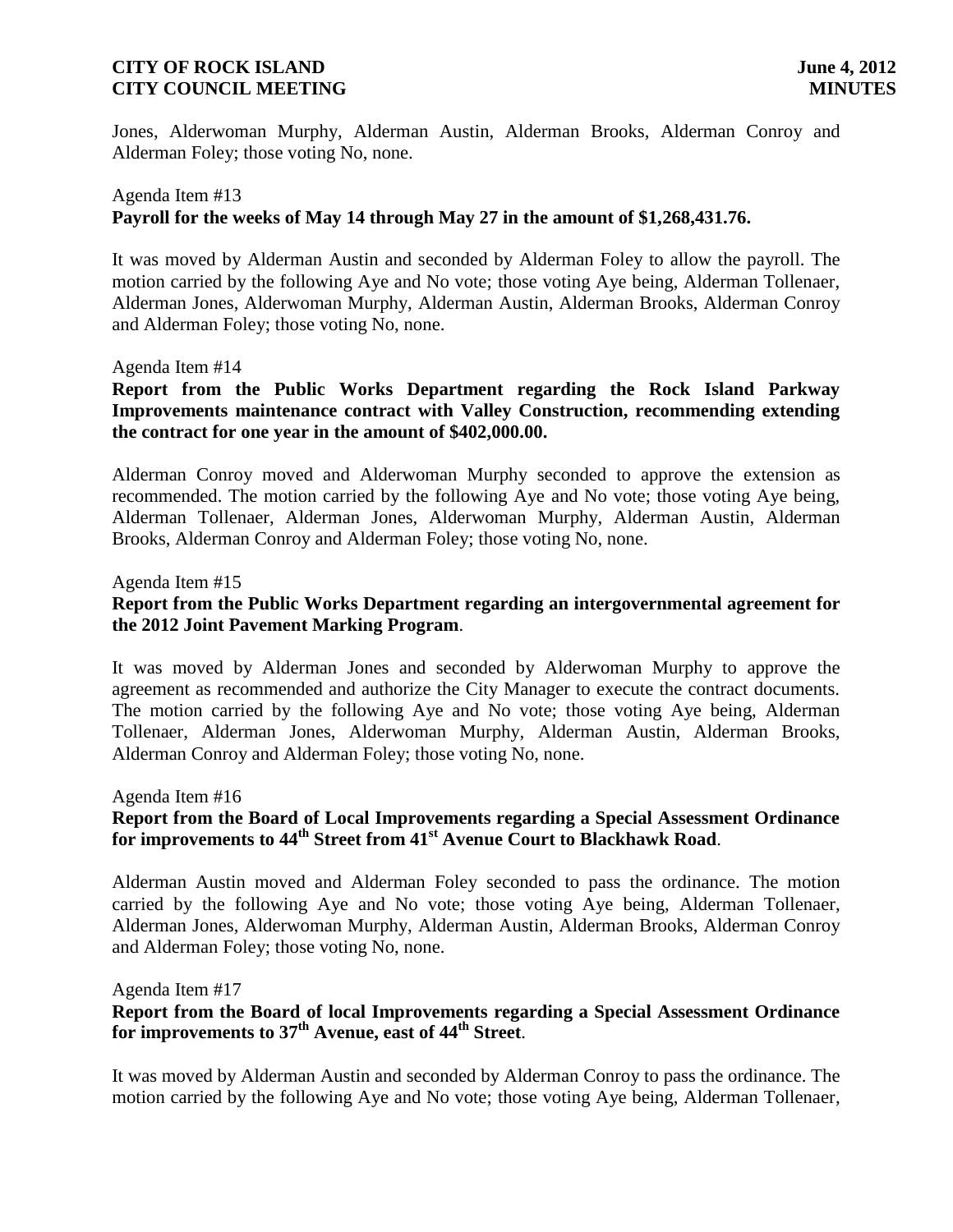Alderman Jones, Alderwoman Murphy, Alderman Austin, Alderman Brooks, Alderman Conroy and Alderman Foley; those voting No, none.

#### Agenda Item #18

# **Report from the Public Works Department regarding five Motor Fuel Tax Audit Resolutions for the projects as stated in the report.**

It was moved by Alderwoman Murphy and seconded by Alderman Tollenaer to adopt the resolutions as recommended, authorize the City Clerk to provide signed and sealed copies to the City Engineer and authorize the City Engineer to file the resolutions with the Illinois Department of Transportation. The motion carried by the following Aye and No vote; those voting Aye being, Alderman Tollenaer, Alderman Jones, Alderwoman Murphy, Alderman Austin, Alderman Brooks, Alderman Conroy and Alderman Foley; those voting No, none.

### Agenda Item #19

# **Report from the Finance Department regarding an adjustment to the Fiscal Year 2013 Budget in the amount of \$1,875,784.32 to the funds as stated in the report**.

Alderman Tollenaer moved and Alderwoman Murphy seconded to approve the budget adjustment as recommended. The motion carried by the following Aye and No vote; those voting Aye being, Alderman Tollenaer, Alderman Jones, Alderwoman Murphy, Alderman Austin, Alderman Brooks, Alderman Conroy and Alderman Foley; those voting No, none.

## Agenda Item #20 **Report from the Public Works Department regarding a modified plan for the Bike Lane projects.**

It was moved by Alderwoman Murphy and seconded by Alderman Austin to approve the modified plan as recommended, authorize staff to undertake construction and decline the grants offered for the original design.

Discussion followed. Alderman Jones inquired upon Public Works Director Bob Hawes as to why the City will be declining the grants. Alderman Jones also asked Mr. Hawes to discuss sharrows and the education component.

Mr. Hawes advised that the City's cost for doing it this way is less than the City share would have been if the grants were accepted and the original design was done. Mr. Hawes added that the sharrows will essentially be a stencil painted on the pavement. It was noted that the sharrows will warn drivers and bicyclists that they are sharing the road. Mr. Hawes advised that no plan has been developed as of yet in regards to the education component.

Alderman Austin stated that it would be a perfect opportunity to involve the Bicycle Task Force to be part of the education component.

Mr. John Phillips stepped forward. Mr. Phillips stated that he is involved with the Pioneering Healthy Communities effort. Mr. Phillips noted that this is a YMCA initiative to work with the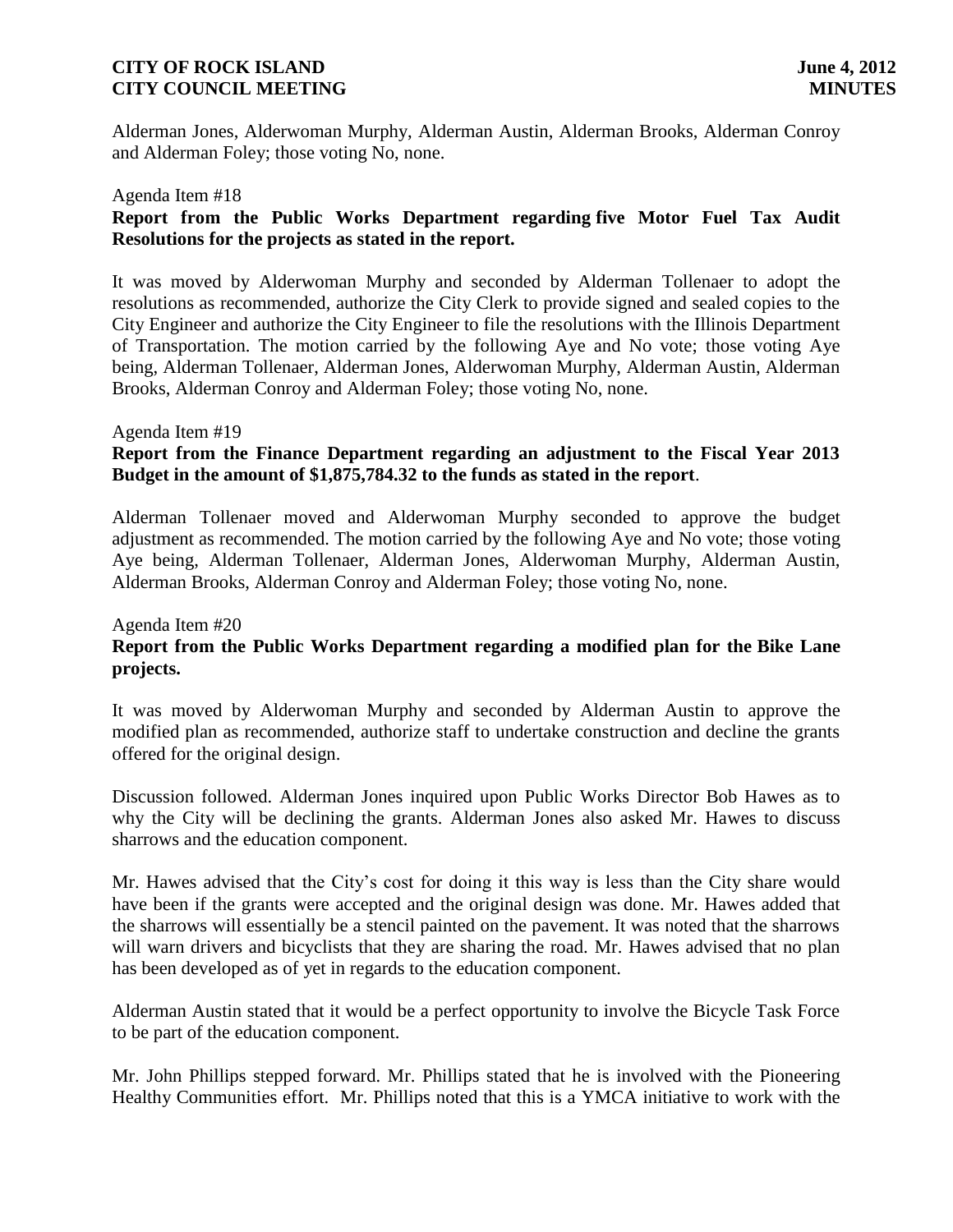community to improve the health of people by making it easier for people to eat better and be more physically active. Mr. Phillips noted that they have a community leadership team that represents people who live or work in Rock Island. Mr. Phillips added that the team is focusing on access to fresh and healthy foods, increasing physical activity in children and making the environment more encouraging for people to walk, ride bicycles and be more active in their lives. Mr. Phillips stated that he was somewhat disappointed that the City couldn't have designated bike lanes, but understood the reasoning for that. Mr. Phillips added that this proposal is moving the City in the right direction.

Mr. Dan Osterman of 61 Hawthorne stepped forward. Mr. Osterman stated that he is a bicycle enthusiast and has worked with the Bicycle Task Force for six years. Mr. Osterman indicated that he is concerned about economic development and living in a community that is a healthy environment for him and his family. Mr. Osterman noted that he has done research on smaller communities that are designated as bicycle friendly communities. It was noted that from 2000 to 2009, these communities grew at an average rate of 11.2%. Mr. Osterman commended Council for moving ahead with the sharrows.

Council further discussed bicycle lanes and bicycle usage. After discussion, the motion carried by the following Aye and No vote; those voting Aye being, Alderman Tollenaer, Alderman Jones, Alderwoman Murphy, Alderman Austin, Alderman Brooks, Alderman Conroy and Alderman Foley; those voting No, none.

### Agenda Item #21

# **Report from the Public Works Department regarding a request from Douglas Stock to install bollards and landscaping within the public right-of-way at 2832 5th Street.**

Alderman Conroy moved to allow Mr. Stock to install landscaping and bollards; and provide proof of insurance with the City listed as additional insured to hold the City harmless for any liability due to the presence of the bollards and landscaping within the ROW; and to provide a recordable agreement with the City to maintain the bollards and landscaping; and in addition, the agreement should recognize that the City will not replace the bollards and landscaping if it is necessary to remove them in order to maintain or install any existing or future utilities or facilities. Alderman Tollenaer seconded. The motion carried by the following Aye and No vote; those voting Aye being, Alderman Tollenaer, Alderman Jones, Alderwoman Murphy, Alderman Austin, Alderman Brooks, Alderman Conroy and Alderman Foley; those voting No, none.

#### Agenda Item #22

## **Report from the Public Works Department regarding a request from Dave Requet to construct a retaining wall within the alley right-of-way at 1407 30th Street**.

It was moved by Alderman Austin and seconded by Alderman Conroy to deny the request as recommended for discussion purposes.

Alderman Austin stated that he needed an explanation as to why the planter needs to extend in the alley right-of-way.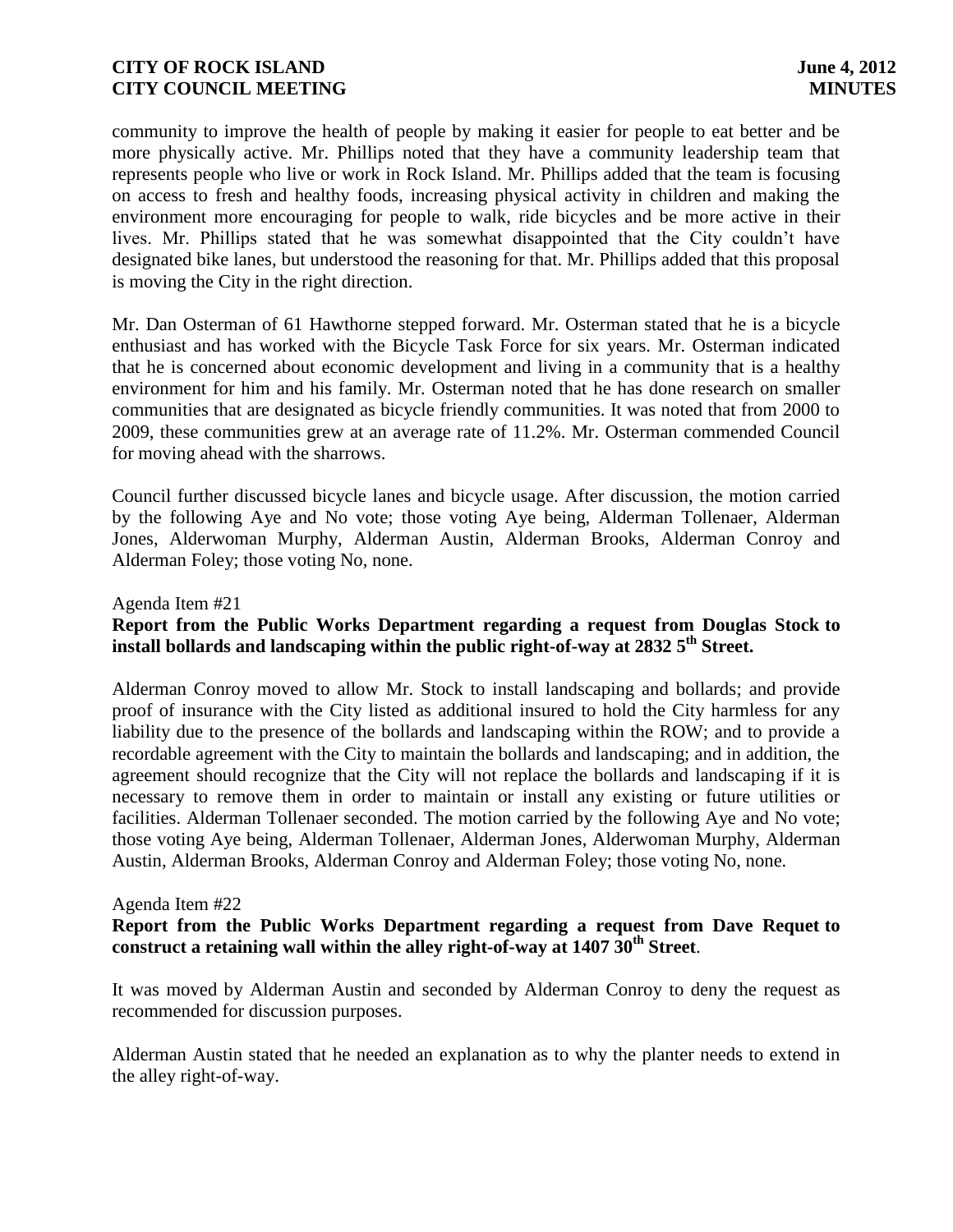Mr. Dave Requet - property owner and with the Ressco Group stepped forward. Mr. Requet stated that they have been doing reconstruction of the secondary entrance to the Black Ram property at  $30<sup>th</sup>$  Street and  $14<sup>th</sup>$  Avenue. Mr. Requet indicated that this is a secondary entrance to the facility and for beautification purposes, would like to install a planter on the back end of the building. Mr. Requet added that the block is secured and the City already is listed as additional insured on the insurance policy. Mr. Requet offered that they will put the beautification in whether or not the City wants to leave one foot of dirt between the City alley and the front block of the property.

Alderman Austin clarified that it would come out to the edge of the alley as it exists today. Mr. Requet responded yes and stated that they will stair step the row of block back. Mr. Requet stated that this is being done for beautification and it is just whether or not the City wants dirt between the edge of the alley and the planter.

Mr. Requet referred to the drawing and further explained this item. Council further discussed this issue.

After discussion, Alderman Conroy withdrew his second and Alderman Austin withdrew his motion.

Alderwoman Murphy then motioned to approve the request; and that Mr. Requet provide proof of insurance with the City listed as additional insured to hold the City harmless for any liability due to the presence of the retaining wall within the ROW; and to provide a recordable agreement with the City that the property owner will maintain the wall; and in addition, the agreement should recognize that the City will not replace the wall if it is necessary to remove it in order to maintain or install any existing or future utilities or facilities. Alderman Conroy seconded. The motion carried by the following Aye and No vote; those voting Aye being, Alderman Tollenaer, Alderman Jones, Alderwoman Murphy, Alderman Austin, Alderman Brooks, Alderman Conroy and Alderman Foley; those voting No, none.

Agenda Item #23

**Report from the Traffic Engineering Committee regarding a request and a Special Ordinance to ban parking on 10th Avenue from 30th Street to 34th Street; 34th Street from 9 ½ Avenue to 10th Avenue; and 9½ Avenue from 34th to 35th Street for the duration of construction of the Augustana College Center for Student Life project**.

Alderwoman Murphy moved and Alderman Austin seconded to approve the request as recommended and consider, suspend the rules and pass the ordinance.

Discussion followed.

Mr. Paul Inman who lives on the corner of  $10<sup>th</sup>$  Avenue and  $30<sup>th</sup>$  Street stepped forward. Mr. Inman stated that he was at the meeting on behalf of his neighbors. Mr. Inman stated that he had talked to Public Works and he was told that the cost to the City would be minimal.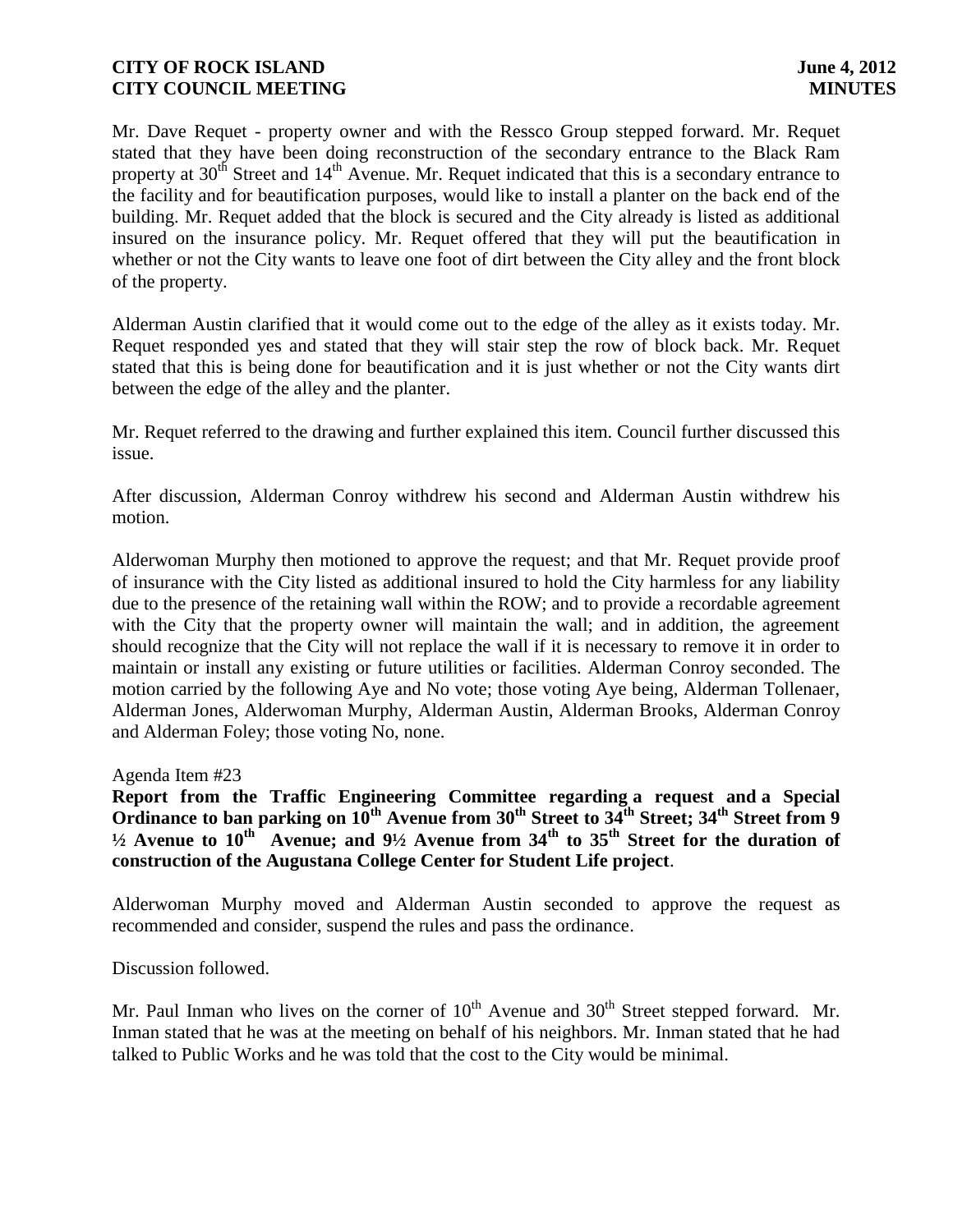Mr. Inman voiced concerns that the street was already in bad shape because MetroLink has been driving back and forth on it for the last two years. Mr. Inman added that the street has deteriorated and will deteriorate more in the next six months due to the heavy oversized truck traffic going over  $10<sup>th</sup>$  Avenue. Mr. Inman also had concerns in regards to cost. Mr. Inman was very concerned that when it comes time for  $10<sup>th</sup>$  Avenue to be repaired, the property owners would have to pay a portion of it when they did not cause the damage. Mr. Inman suggested a minor modification to the ordinance, which would be that MetroLink shall be notified to suspend bus service on the street until the end of the construction period.

Council discussed Mr. Inman's concerns. Council also discussed the ordinance as it related to time limits and whether the residents could park on the street at night and on weekends. Council also discussed parking on  $10<sup>th</sup>$  Avenue as it related to traffic safety.

Alderwoman Murphy stated to Mr. Inman that MetroLink would be contacted to find out if they drive that route in the summer and if it needs to be adjusted in the fall. Alderwoman Murphy stated that the residents have a very valid concern; if there are big trucks on  $10<sup>th</sup>$  Avenue, which is not in good shape, the trucks will do a lot of damage to that road. Alderwoman Murphy added that after the construction is complete, is the City going to assess these property owners and make them pay for part of it. Alderwoman Murphy stated that she didn't think the City should do that. Alderwoman Murphy indicated that assessing the property owners in the future is the big issue along with MetroLink. Alderwoman Murphy noted for the record that when this comes back and after construction is over, she hoped that the Council would not assess these residents to redo that street  $(10<sup>th</sup>$  Avenue) because they didn't tear up the street.

Alderwoman Murphy then moved to amend the Special Ordinance to restrict the hours to ban parking on  $10^{th}$  Avenue from  $30^{th}$  to  $34^{th}$  Street,  $34^{th}$  Street from  $9\frac{1}{2}$  Avenue to  $10^{th}$  Avenue, and  $9\frac{1}{2}$  Avenue from  $34^{\text{th}}$  to  $35^{\text{th}}$  Street for the duration of construction of the Augustana College Center for Student Life project between the hours of 7:00 am to 4:00 pm, Monday through Friday. Alderman Foley seconded.

Discussion followed, Alderman Foley commented that he was disappointed that Augustana College and Russell Construction were not at the meeting this evening; when they make a request, they should be at the meeting. Council then discussed ticketing and towing as it related to the parking issue.

After discussion, the amendment to the motion carried by the following Aye and No vote; those voting Aye being, Alderman Tollenaer, Alderman Jones, Alderwoman Murphy, Alderman Austin, Alderman Brooks, Alderman Conroy and Alderman Foley; those voting No, none.

The main motion follows:

Alderwoman Murphy moved and Alderman Austin seconded to approve the request as recommended and consider, suspend the rules and pass the amended ordinance. The main motion did not pass by the following Aye and No vote; those voting Aye being, Alderman Jones, Alderwoman Murphy, Alderman Austin and Alderman Brooks; those voting No, Alderman Tollenaer, Alderman Conroy and Alderman Foley.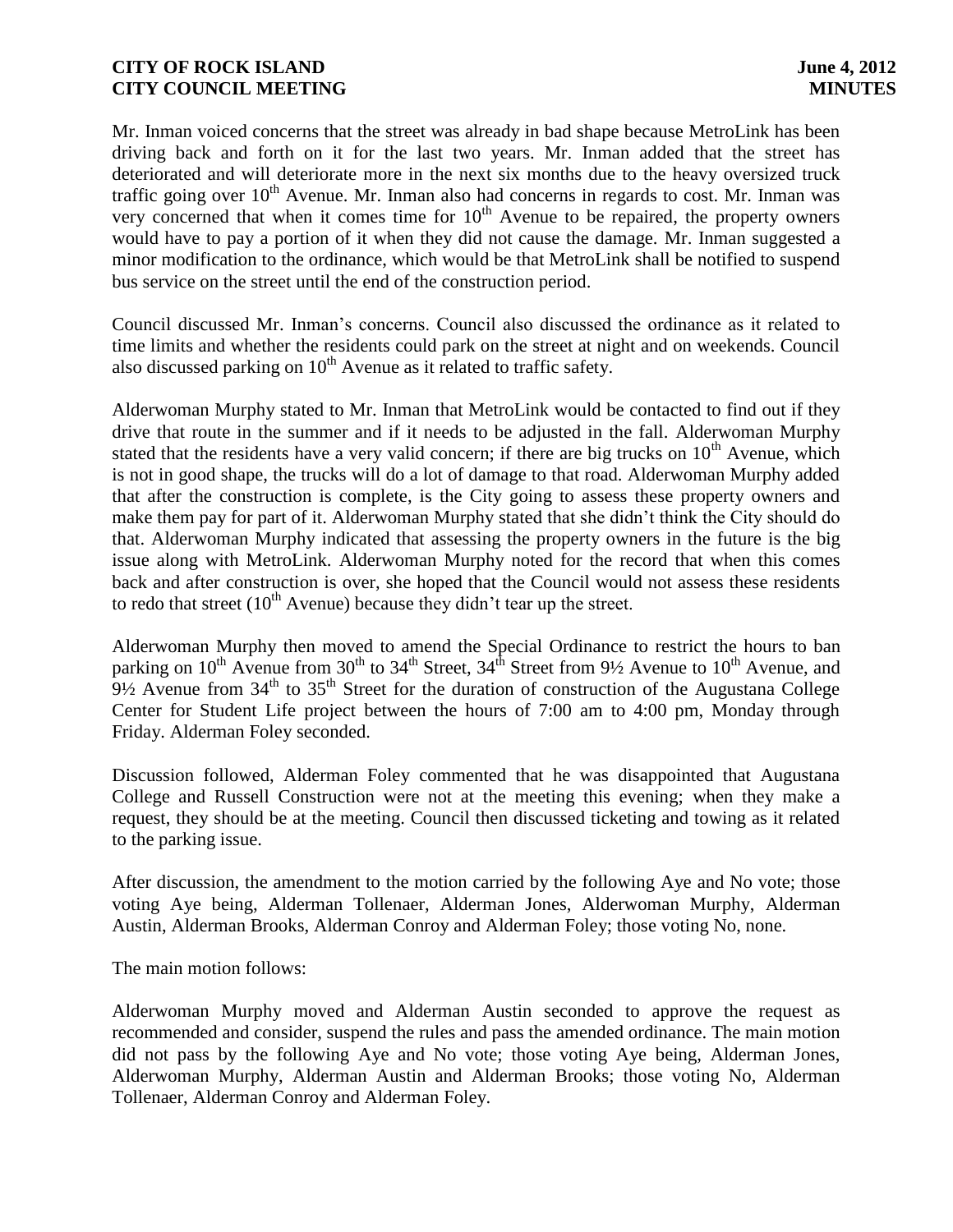It was noted that the rules cannot be suspended; it takes the majority of five votes.

At this time, Alderman Austin motioned to approve the request as recommended and consider the amended ordinance. Alderman Brooks seconded. The motion carried by the following Aye and No vote; those voting Aye being, Alderman Jones, Alderwoman Murphy, Alderman Austin and Alderman Brooks; those voting No, Alderman Tollenaer, Alderman Conroy and Alderman Foley.

It was noted that Agenda Item #23 will come back to Council for a second reading on Monday, June 11, 2012.

#### Agenda Item #24

## **Report from the Mayor regarding designation of the Mayor Pro Tem.**

Alderman Foley nominated Alderman Stephen L. Tollenaer to be Mayor Pro Tem for 2012- 2013, which nomination was seconded by Alderman Brooks. Nominations were then closed. Alderman Tollenaer was elected as Mayor Pro Tem. The nomination carried by the following Aye and No vote: those voting Aye being, Alderman Jones, Alderwoman Murphy, Alderman Austin, Alderman Brooks, Alderman Conroy and Alderman Foley; those voting No, none. Alderman Tollenaer abstained.

### Agenda Item #25

## **Report from the City Clerk regarding a Resolution approving the full release of the listed Executive Session Minutes.**

Alderman Jones moved and Alderman Tollenaer seconded to approve the full release of the listed executive session minutes as recommended and adopt the resolution. The motion carried by the following Aye and No vote; those voting Aye being, Alderman Tollenaer, Alderman Jones, Alderwoman Murphy, Alderman Austin, Alderman Brooks, Alderman Conroy and Alderman Foley; those voting No, none.

#### Agenda Item #26

## **Report from the City Clerk regarding a request from Martinis on the Rock to hold outside entertainment for one time only on Wednesday, June 13, 2012 from 8:00 pm to midnight.**

It was moved by Alderwoman Murphy and seconded by Alderman Tollenaer to approve the outdoor entertainment as recommended, subject to complying with all liquor license regulations and subject to being closed down early if noise complaints are received.

Discussion followed. Alderman Foley inquired as to why this request is being made. City Clerk Aleisha Patchin stated that is a one time opportunity for Martinis to get a nationwide act.

Alderman Foley commented that if a request is made, the people making the request should show up to the meeting.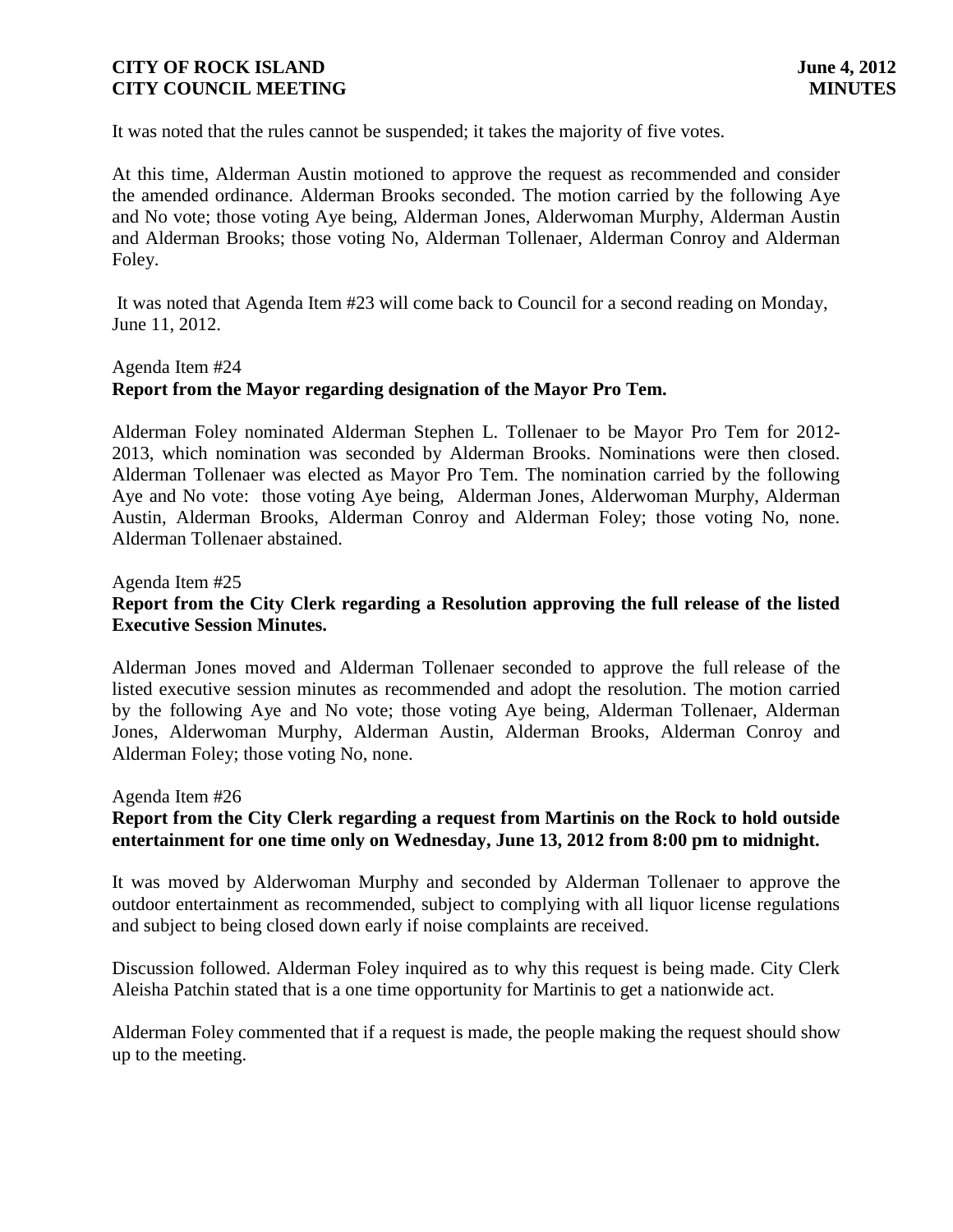Alderwoman Murphy commented to the City Clerk that when applications are made; strongly encourage the applicants to attend the City Council meeting.

After discussion, the motion carried by the following Aye and No vote; those voting Aye being, Alderman Tollenaer, Alderman Jones, Alderwoman Murphy, Alderman Austin, Alderman Brooks, Alderman Conroy and Alderman Foley; those voting No, none.

## Agenda Item #27

**Report from the City Clerk regarding a request for a Street Closing at 29 ½ Street between 15th Avenue and 16th Avenue; along with a Sound Amplification permit for a block party to be held on Saturday, June 16, 2012 from 3:00 pm to 8:00 pm.**

Alderman Jones moved and Alderwoman Murphy seconded to approve the requests as recommended. The motion carried by the following Aye and No vote; those voting Aye being, Alderman Tollenaer, Alderman Jones, Alderwoman Murphy, Alderman Austin, Alderman Brooks, Alderman Conroy and Alderman Foley; those voting No, none.

#### Agenda Item #28 **Other Business**

No one signed up to address Council to speak on a topic.

Alderman Austin reminded everyone that the clock is ticking for nominations for Citizen of the Year. Alderman Austin added that the deadline to submit nominations is one week from today. Alderman Austin added that this is the chance to nominate somebody in all of those categories.

Alderwoman Murphy stated that a  $6<sup>th</sup>$  Ward resident had called her about billing for weekly garbage pickup. Alderwoman Murphy advised that she looked into the customer's questions and concerns. Alderwoman Murphy indicated that the water bill also has monthly garbage fees on it, but the statement does not list the dates of the service for garbage pickup; the bill does list water service dates, but they are not the same as garbage service dates so the customer is confused. Alderwoman Murphy indicted that the customer also wanted to know if the billing for garbage pickup is at the beginning of the quarter or after the quarter. Alderwoman Murphy stated that since the service dates are not listed, the customer does not know the answer. It was noted that garbage pickup is billed at the end of the quarter.

Alderwoman Murphy advised that Council first voted to implement a \$2.00 monthly garbage fee in February 2010. It was noted that Council then increased the garbage fee to \$4.00 per month, which was passed on March 19, 2012 and approved March 20, 2012. Alderwoman Murphy offered that even though it was passed on March  $19<sup>th</sup>$ , it was the intention of Council to begin the increase on April  $1<sup>st</sup>$  of the new fiscal year because this was to balance the budget for the new fiscal year. It was noted that by ordinance, the City can begin billing the \$4.00 rate starting March  $20^{th}$  but not prior to March  $20^{th}$ .

Alderwoman Murphy noted that the problem is that the City did not use the correct billing date for the rate increase as stated in the ordinance. Alderwoman Murphy added that the customers